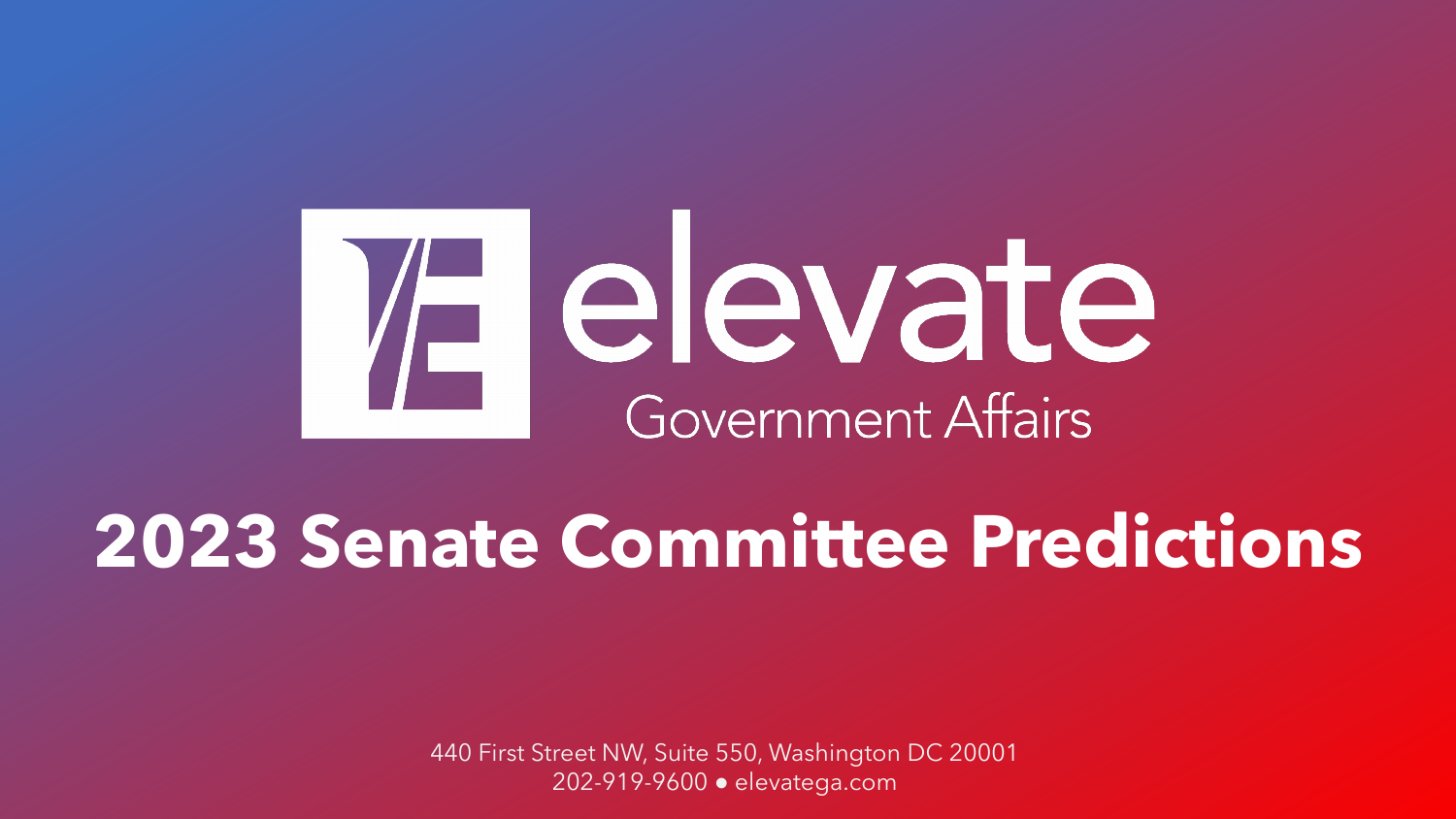# **Senate Special Committee on Aging**

The Senate Special Committee on Aging will likely have a new Republican leader beginning in 2023 – Sen. Mike Braun (R-IN). Although Sen. Braun is the committee's fifth most senior Republican, Sens. Tim Scott (R-SC), Susan Collins (R-ME), and Marco Rubio (R-FL) are poised to lead other committees next year, and Sen. Richard Burr (R-NC) plans to retire in 2022. Committee Chair Bob Casey (D-PA) is expected to retain his leadership position.

Of the six senators on the committee up for reelection this year, only Sens. Mark Kelly (D-AZ), Raphael Warnock (D-GA), and Marco Rubio (R-FL) will face competitive races. Sen. Kelly, running for his first full Senate term after winning a special election in 2020, will learn who his Republican challenger is after Arizona's August primary. His race is expected to be close due to President Biden's low approval ratings in Arizona, which voted for President Biden in the 2020 election by a narrow 10,000-vote margin. Sen. Warnock is also running for his first full term after winning a special election in 2021. He will probably face Herschel Walker, an easily recognizable, Trump-backed candidate who's trailing the Senator in terms of fundraising but is keeping pace with him in the polls. Sen. Rubio is currently leading in the polls and is expected to win re-election; however, Rep. Val Demings (D-FL), continues to raise significant amounts of money and the race will likely be within a few percentage points.

| <b>Democrats</b>            | <b>Republicans</b>                              |
|-----------------------------|-------------------------------------------------|
| Chair Bob Casey (D-PA)      | <b>Ranking Member Tim Scott (R-</b><br>$SC$ ) * |
| Kirsten Gillibrand (D-NY)   | <b>Susan Collins (R-ME)</b>                     |
| Richard Blumenthal (D-CT) * | <b>Richard Burr (R-NC)</b>                      |
| Elizabeth Warren (D-MA)     | Marco Rubio (R-FL) **                           |
| Jacky Rosen (D-NV)          | Mike Braun (R-IN)                               |
| Mark Kelly (D-AZ) **        | <b>Rick Scott (R-FL)</b>                        |
| Raphael Warnock (D-GA)**    | Mike Lee (R-UT) *                               |

\* = Facing Reelection in 2022 – Seat Considered Safe

\*\* = Facing Reelection in 2022 – Competitive Race

Anticipated Committee Leadership in 2023

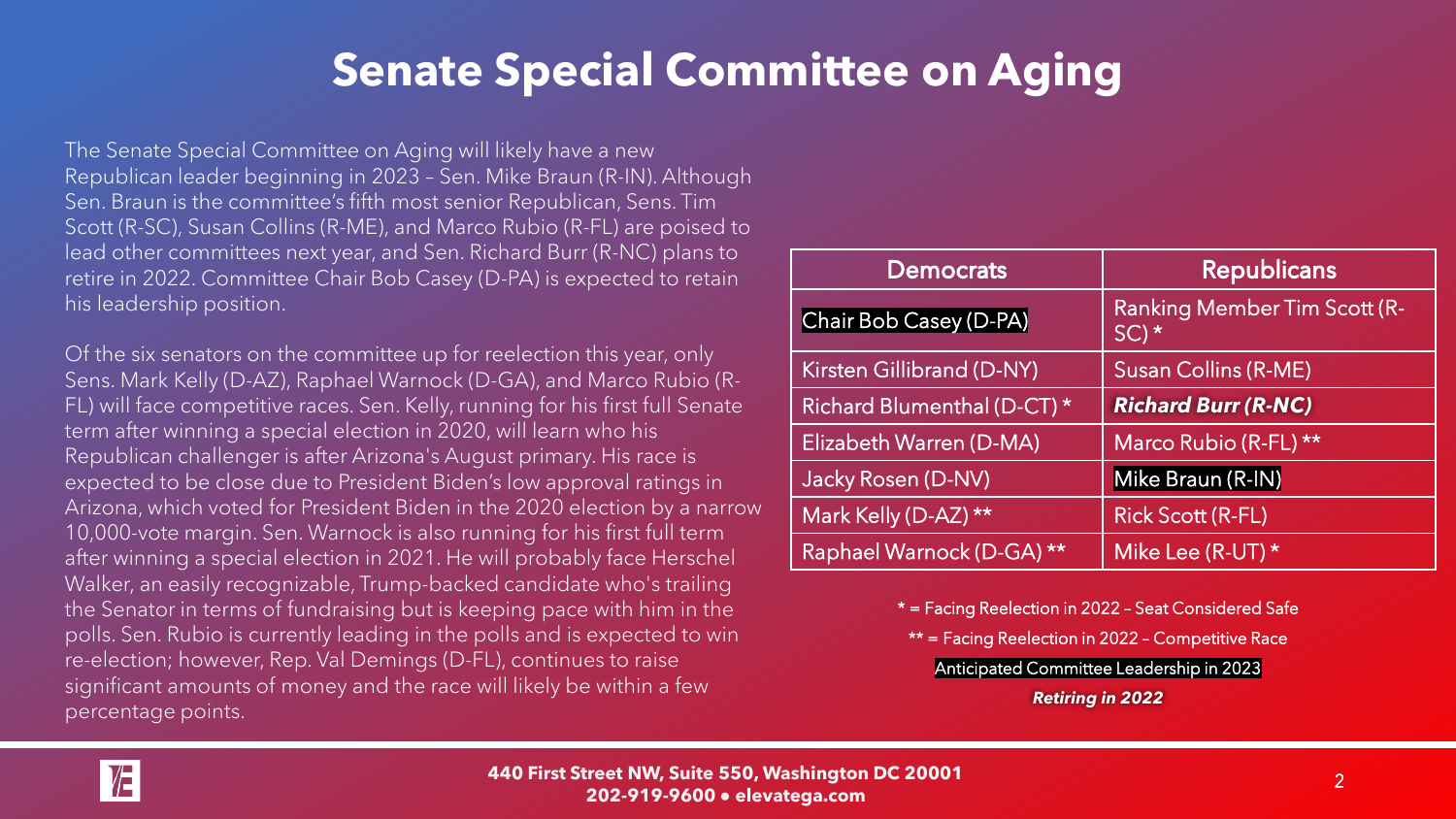# **Senate Committee on Agriculture, Nutrition & Forestry**

The Agriculture, Nutrition, and Forestry Committee won't see much turnover in 2023. Both Chair Debbie Stabenow (D-MI) and Ranking Member John Boozman (R-AR) are expected to remain in their leadership positions. Six committee members are up for reelection in 2022, including Ranking Member Boozman, but only Sen. Raphael Warnock's (D-GA) race is guaranteed to be competitive. Sen. Michael Bennet's (D-CO) seat was rated "likely Democratic" by the Cook Political Report, but most analysts agree that the incumbent is highly favored to win a third term. Sen. Patrick Leahy (D-VT) will not return to the committee next year since he plans to retire in 2022.

\* = Facing Reelection in 2022 – Seat Considered Safe

\*\* = Facing Reelection in 2022 – Competitive Race

Anticipated Committee Leadership in 2023 *Retiring in 2022*

| <b>Democrats</b>             | <b>Republicans</b>                        |
|------------------------------|-------------------------------------------|
| Chair Debbie Stabenow (D-MI) | Ranking Member John Boozman<br>$(R-AR)^*$ |
| <b>Patrick Leahy (D-VT)</b>  | Mitch McConnell (R-KY)                    |
| Sherrod Brown (D-OH)         | John Hoeven (R-ND) *                      |
| Amy Klobuchar (D-MN)         | Joni Ernst (R-IA)                         |
| Michael Bennet (D-CO)*       | Cindy Hyde-Smith (R-MS)                   |
| Kirsten Gillibrand (D-NY)    | Roger Marshall (R-KS)                     |
| Tina Smith (D-MN)            | Tommy Tuberville (R-AL)                   |
| Dick Durbin (D-IL)           | Chuck Grassley (R-IA) *                   |
| Cory Booker (D-NJ)           | John Thune (R-SD) *                       |
| Ben Ray Lujan (D-NM)         | Deb Fischer (R-NE)                        |
| Raphael Warnock (D-GA) **    | Mike Braun (R-IN)                         |

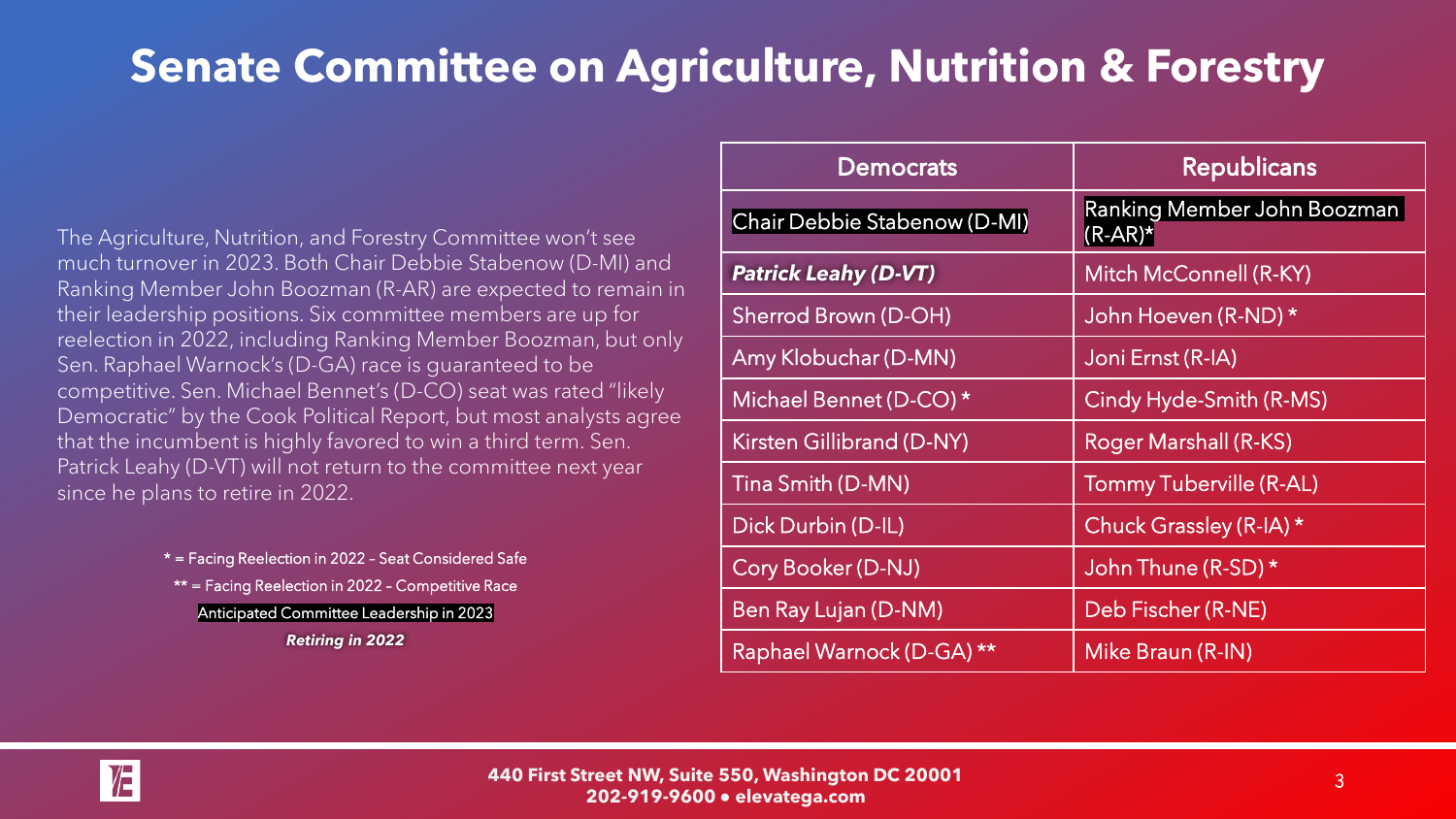# **Senate Committee on Appropriations**

Significant changes are coming for the Appropriations Committee regardless of the midterm results. Both Chair Patrick Leahy (D-VT) and Vice Chair Richard Shelby (R-AL) announced their plans to retire last year, paving the way for Sens. Patty Murray (D-WA) and Susan Collins (R-ME) to assume their positions. Although Sen. Mitch McConnell (R-KY) outranks Sen. Collins in terms of seniority, he is ineligible to serve as a committee leader due to his position as the Senate Republican Leader. Sen. Murray, a five-term incumbent, is up for reelection in 2022, but the Cook Political Report rates her seat solid Democrat, and she is considered likely to win.

Eight other Appropriations Committee members are facing reelection this year; all but one – Sen. Marco Rubio (R-FL), whose seat leans Republican and is expected to win reelection – hold seats that the Cook Political Report deems solid Democrat or Republican. Although Sen. Lisa Murkowski's (R-AK) seat is rated solid Republican, she is considered vulnerable this election cycle because she was one of seven Republicans who voted to convict former President Donald Trump during his second impeachment trial and is being challenged in her primary. Among the challengers for her Senate seat is Kelly Tshibaka, who's been endorsed by President Trump. Sen. Roy Blunt (R-MO) also announced his retirement plans last month.

- \* = Facing Reelection in 2022 Seat Considered Safe
- \*\* = Facing Reelection in 2022 Competitive Race
	- Anticipated Committee Leadership in 2023

| <b>Democrats</b>                  | <b>Republicans</b>                 |
|-----------------------------------|------------------------------------|
| <b>Chair Patrick Leahy (D-VT)</b> | <b>Richard Shelby (R-AL)</b>       |
| Patty Murray (D-WA) *             | Mitch McConnell (R-KY)             |
| Dianne Feinstein (D-CA)           | <b>Susan Collins (R-ME)</b>        |
| Dick Durbin (D-IL)                | Lisa Murkowski (R-AK) **           |
| Jack Reed (D-RI)                  | Lindsey Graham (R-SC)              |
| Jon Tester (D-MT)                 | <b>Roy Blunt (R-MO)</b>            |
| Jeanne Shaheen (D-NH)             | Jerry Moran (R-KS) *               |
| Jeff Merkley (D-OR)               | John Hoeven (R-ND) *               |
| Chris Coons (D-DE)                | John Boozman (R-AR) *              |
| Brian Schatz (D-HI) *             | <b>Shelley Moore Capito (R-WV)</b> |
| Tammy Baldwin (D-WI)              | John Kennedy (R-LA) *              |
| Chris Murphy (D-CT)               | Cindy Hyde-Smith (R-MS)            |
| Joe Manchin (D-WV)                | Mike Braun (R-IN)                  |
| Chris Van Hollen (D-MD) *         | Bill Hagerty (R-TN)                |
| <b>Martin Heinrich (D-NM)</b>     | Marco Rubio (R-FL) **              |

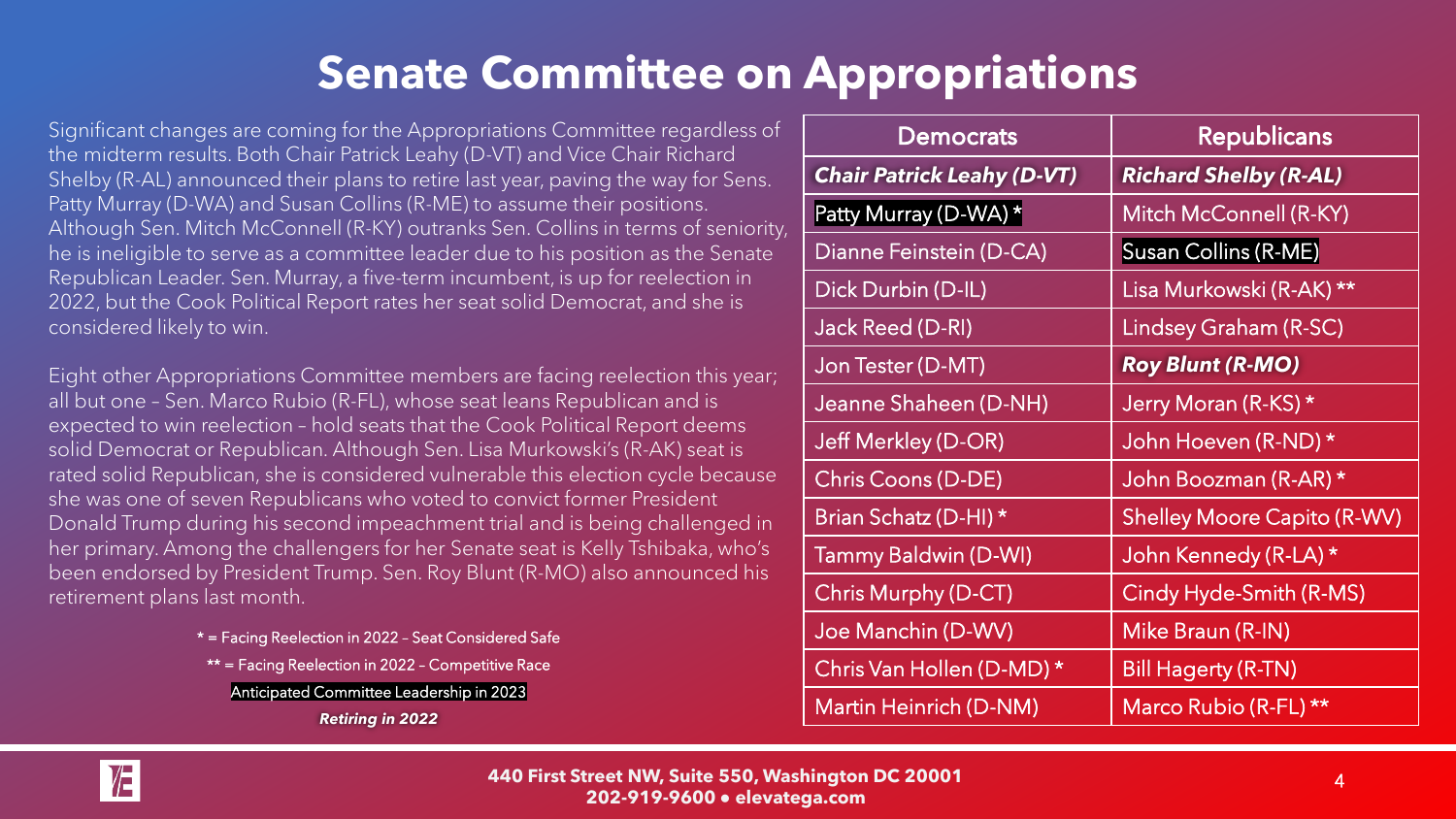### **Senate Committee on Armed Services**

While Sen. Jack Reed (D-RI) will likely continue leading the Democrats on the Armed Services Committee next year, Sen. Roger Wicker (R-MS) is expected to step up as his Republican counterpart due to current Ranking Member Jim Inhofe's (R-OK) retirement. As a whole, the committee will experience little to no turnover from 2022 to 2023. Just three of its senators are up for reelection, and only Sen. Mark Kelly's (D-AZ) race is expected to be competitive.

> \* = Facing Reelection in 2022 – Seat Considered Safe \*\* = Facing Reelection in 2022 – Competitive Race Anticipated Committee Leadership in 2023 *Retiring in 2022*

| <b>Democrats</b>              | <b>Republicans</b>                          |
|-------------------------------|---------------------------------------------|
| <b>Chair Jack Reed (D-RI)</b> | <b>Ranking Member Jim Inhofe (R-</b><br>OK) |
| Jeanne Shaheen (D-NH)         | Roger Wicker (R-MS)                         |
| Kirsten Gillibrand (D-NY)     | Deb Fischer (R-NE)                          |
| Richard Blumenthal (D-CT) *   | Tom Cotton (R-AR)                           |
| Mazie Hirono (D-HI)           | Mike Rounds (R-SD)                          |
| Tim Kaine (D-VA)              | Joni Ernst (R-IA)                           |
| Angus King (I-ME)             | Thom Tillis (R-NC)                          |
| Elizabeth Warren (D-MA)       | Dan Sullivan (R-AK)                         |
| Gary Peters (D-MI)            | Kevin Cramer (R-ND)                         |
| Joe Manchin (D-WV)            | Rick Scott (R-FL)                           |
| Tammy Duckworth (D-IL) *      | Marsha Blackburn (R-TN)                     |
| Jacky Rosen (D-NV)            | Josh Hawley (R-MO)                          |
| Mark Kelly (D-AZ) **          | <b>Tommy Tuberville (R-AL)</b>              |

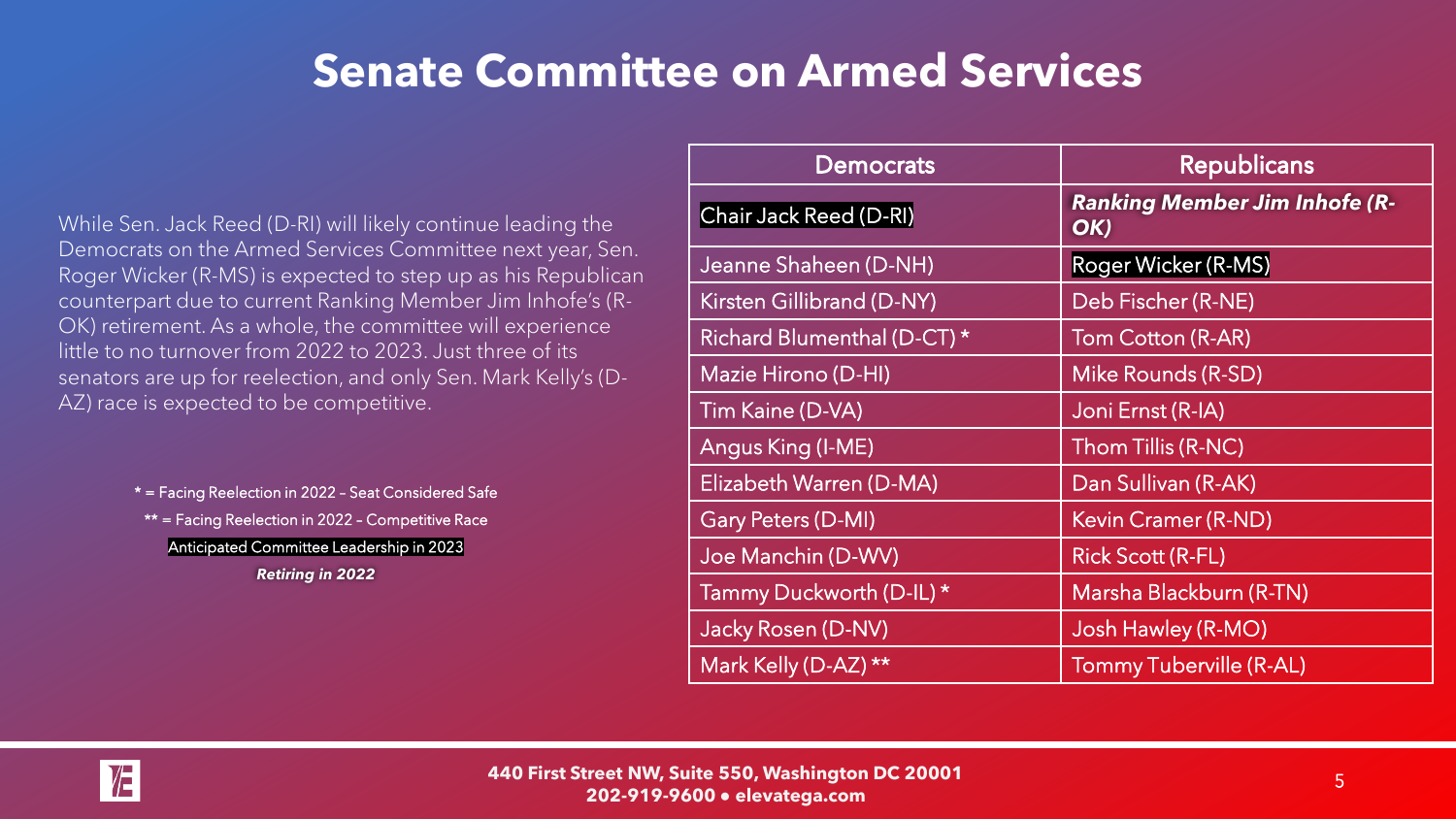# **Senate Committee on Banking, Housing & Urban Affairs**

The Banking, Housing, and Urban Affairs Committee will also undergo significant leadership changes next year. With both current Ranking Member Pat Toomey (R-PA) and the committee's next most senior Republican, Sen. Richard Shelby (R-AL), retiring in 2022, Sen. Mike Crapo (R-ID) would be next in line for the role. However, Sen. Crapo is currently ranking member of the Senate Finance Committee, a leadership position he's likely to retain upon his reelection in November. This leaves Sen. Tim Scott (R-SC) as the next leader of the Senate Banking Republicans. While he is also up for reelection this year, his chances of remaining in his solidly Republican seat are strong.

Five committee members besides Sens. Crapo and Scott are up for reelection this November. Three – Sens. Chris Van Hollen (D-MD), John Kennedy (R-LA), and Jerry Moran (R-KS) – hold seats that are considered "safe," but Sens. Catherine Cortez Masto (D-NV) and Raphael Warnock (D-GA) will face toss-up races. Sen. Cortez Masto, who narrowly won her seat in 2016, will face off against Adam Laxalt, a Trump-endorsed Republican and former Nevada attorney general. Sen. Cortez Masto is far outpacing Laxalt in terms of fundraising and currently has a slight edge in the polls.

| <b>Democrats</b>                 | <b>Republicans</b>                         |
|----------------------------------|--------------------------------------------|
| Chair Sherrod Brown (D-OH)       | <b>Ranking Member Pat Toomey</b><br>(R-PA) |
| Jack Reed (D-RI)                 | <b>Richard Shelby (R-AL)</b>               |
| <b>Bob Menendez (D-NJ)</b>       | Mike Crapo (R-ID) *                        |
| Jon Tester (D-MT)                | Tim Scott (R-SC)                           |
| Mark Warner (D-VA)               | Mike Rounds (R-SD)                         |
| Elizabeth Warren (D-MA)          | Thom Tillis (R-NC)                         |
| Chris Van Hollen (D-MD) *        | John Kennedy (R-LA) *                      |
| Catherine Cortez Masto (D-NV) ** | <b>Bill Hagerty (R-TN)</b>                 |
| Tina Smith (D-MN)                | Cynthia Lummis (R-WY)                      |
| Kyrsten Sinema (D-AZ)            | Jerry Moran (R-KS) *                       |
| Jon Ossoff (D-GA)                | Kevin Cramer (R-SD)                        |
| Raphael Warnock (D-GA) **        | <b>Steve Daines (R-MT)</b>                 |

\* = Facing Reelection in 2022 – Seat Considered Safe

\*\* = Facing Reelection in 2022 – Competitive Race

Anticipated Committee Leadership in 2023

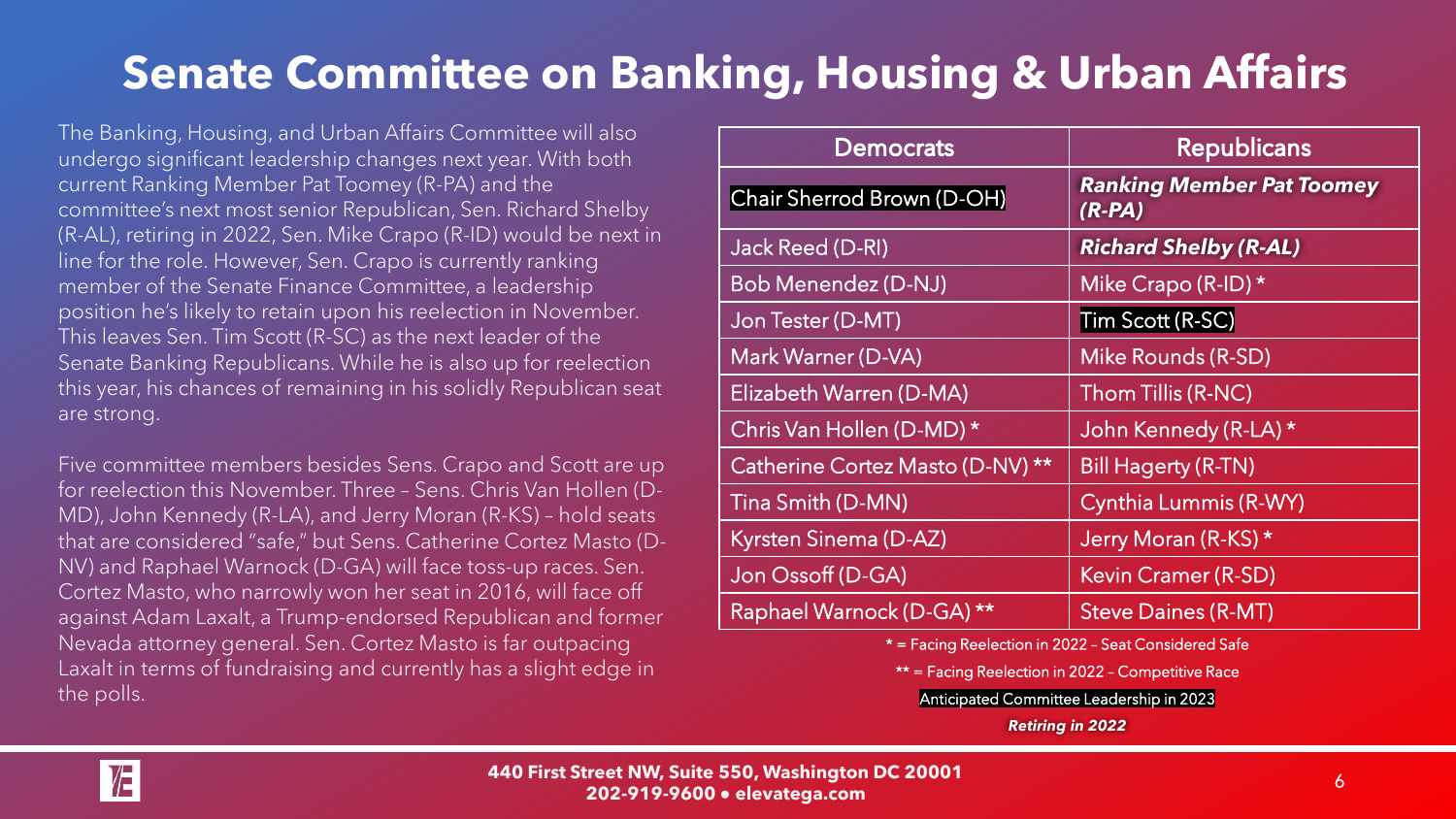# **Senate Committee on the Budget**

Expect a shuffle in the Budget Committee's leadership next year as well. Sen. Lindsey Graham (R-SC) is expected to retain his leadership position, but the Committee's top four Democrats will all be pulled away to lead other committees in 2023. Current Chair Bernie Sanders (I-VT) will likely lead the Senate Health, Education, Labor and Pensions Committee next year as its current chair, Sen. Patty Murray (D-WA), will move to chair the Appropriations Committee. Sens. Ron Wyden (D-OR) and Debbie Stabenow (D-MI) will retain their leadership positions in the Senate Finance and Agriculture committees, respectively. This leaves Sen. Sheldon Whitehouse (D-RI) to lead the Budget Committee Democrats next year.

Eight Committee members are facing reelection; all but one hold "safe" seats and are expected to win their respective races. Sen. Ron Johnson (R-WI), one of the most vulnerable Republican incumbent this election cycle, has a race that is consistently rated as a toss-up by the Cook Political Report. While it's still too early to tell who Sen. Johnson's Democratic challenger will be – Wisconsin's primary takes place in August – his favorability ratings among Wisconsin voters are low. Sen. Pat Toomey (R-PA) also previously announced his plans to retire in 2022.

| <b>Democrats</b>                   | <b>Republicans</b>                               |
|------------------------------------|--------------------------------------------------|
| <b>Chair Bernie Sanders (I-VT)</b> | <b>Ranking Member Lindsey Graham</b><br>$(R-SC)$ |
| Patty Murray (D-WA) *              | Chuck Grassley (R-IA) *                          |
| Ron Wyden (D-OR) *                 | Mike Crapo (R-ID) *                              |
| Debbie Stabenow (D-MI)             | <b>Pat Toomey (R-PA)</b>                         |
| Sheldon Whitehouse (D-RI)          | Ron Johnson (R-WI) *                             |
| Mark Warner (D-VA)                 | Mike Braun (R-IN)                                |
| Jeff Merkley (D-OR)                | <b>Rick Scott (R-FL)</b>                         |
| Tim Kaine (D-VA)                   | Ben Sasse (R-NE)                                 |
| Chris Van Hollen (D-MD) *          | Mitt Romney (R-UT)                               |
| Ben Ray Luján (D-NM)               | John Kennedy (R-LA) *                            |
| Alex Padilla (D-CA) *              | Kevin Cramer (R-ND)                              |

\* = Facing Reelection in 2022 – Seat Considered Safe

\*\* = Facing Reelection in 2022 – Competitive Race

Anticipated Committee Leadership in 2023

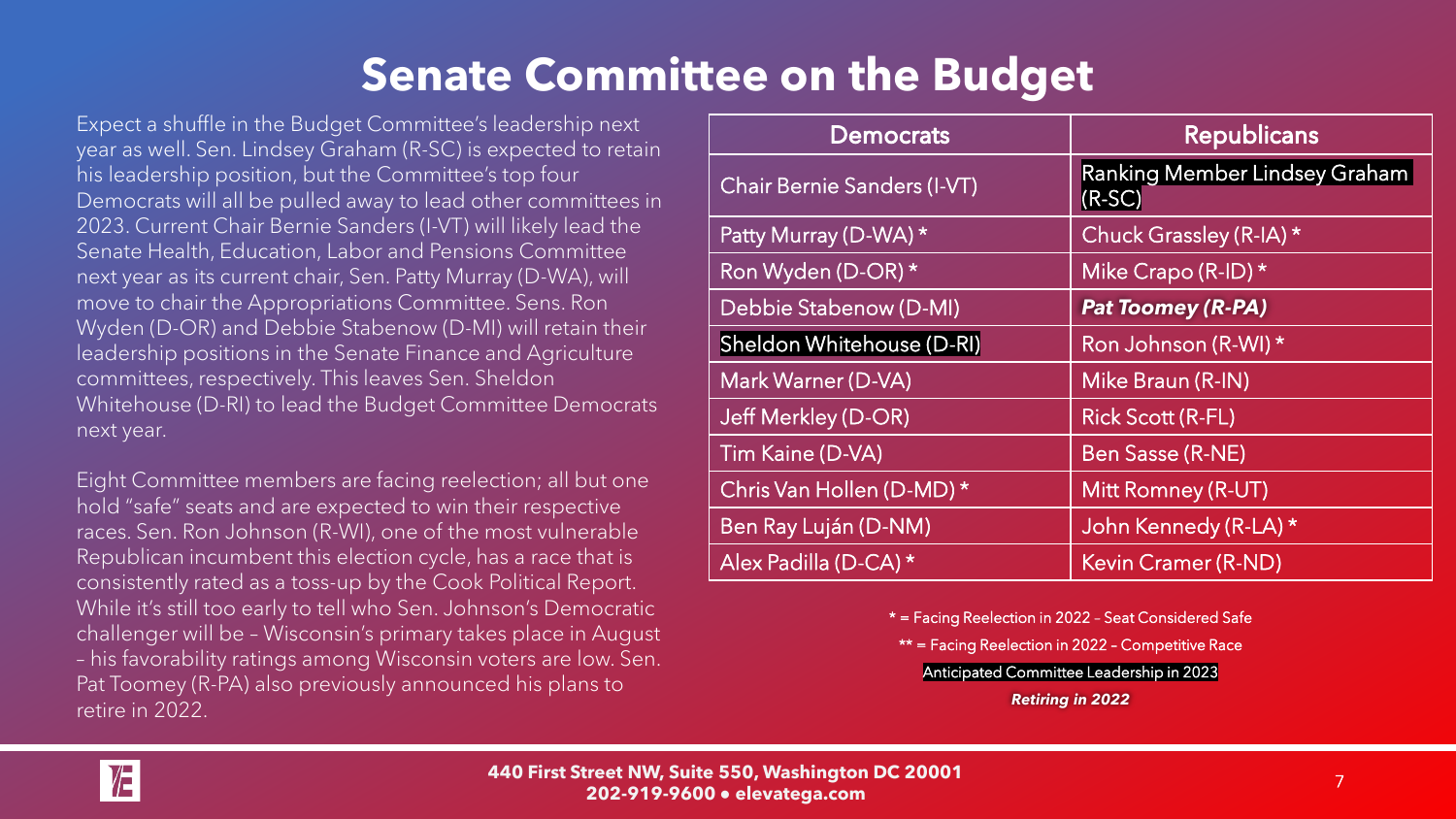# **Senate Committee on Commerce, Science & Transportation**

A change in Republican leadership is coming for the Commerce, Science, and Transportation Committee in 2023. Although neither Chair Maria Cantwell (D-WA) nor Ranking Member Roger Wicker (R-MS) are up for reelection or plan to retire in 2022, Ranking Member Wicker is expected to move to lead the Republicans on the Armed Services Committee in 2023 as a result of the committee's current ranking member, Sen. Jim Inhofe (R-OK), retirement this year. The next most senior Republican on the Commerce Committee, Sen. John Thune (R-SD), currently serves as Senate Republican Whip and is expected to pursue a Senate leadership position again in 2023. This leaves the committee's Republican leadership position likely to go to Sen. Ted Cruz (R-TX) whose seniority was secured over Senator Deb Fischer (R-NE) by a coin flip when they were elected. Nine committee members are up for reelection; all but two – Sens. Raphael Warnock (D-GA) and Ron Johnson (R-WI) – hold "safe" seats. Sen. Roy Blunt (R-MO) announced his retirement plans in March.

- \* = Facing Reelection in 2022 Seat Considered Safe
- \*\* = Facing Reelection in 2022 Competitive Race
	- Anticipated Committee Leadership in 2023

| <b>Democrats</b>            | <b>Republicans</b>                             |
|-----------------------------|------------------------------------------------|
| Chair Maria Cantwell (D-WA) | <b>Ranking Member Roger Wicker</b><br>$(R-MS)$ |
| Amy Klobuchar (D-MN)        | John Thune (R-SD) *                            |
| Richard Blumenthal (D-CT) * | <b>Roy Blunt (R-MO)</b>                        |
| Brian Schatz (D-HI) *       | Ted Cruz (R-TX)                                |
| Ed Markey (D-MA)            | Deb Fischer (R-NE)                             |
| Gary Peters (D-MI)          | Jerry Moran (R-KS) *                           |
| Tammy Baldwin (D-WI)        | Dan Sullivan (R-AK)                            |
| Tammy Duckworth (D-IL) *    | Marsha Blackburn (R-TN)                        |
| Jon Tester (D-MT)           | Todd Young (R-IN) *                            |
| Kyrsten Sinema (D-AZ)       | Mike Lee (R-UT) *                              |
| Jacky Rosen (D-NV)          | Ron Johnson (R-WI) **                          |
| Ben Ray Luján (D-NM)        | <b>Shelley Moore Capito (R-WV)</b>             |
| John Hickenlooper (D-CO)    | Rick Scott (R-FL)                              |
| Raphael Warnock (D-GA) **   | Cynthia Lummis (R-WY)                          |

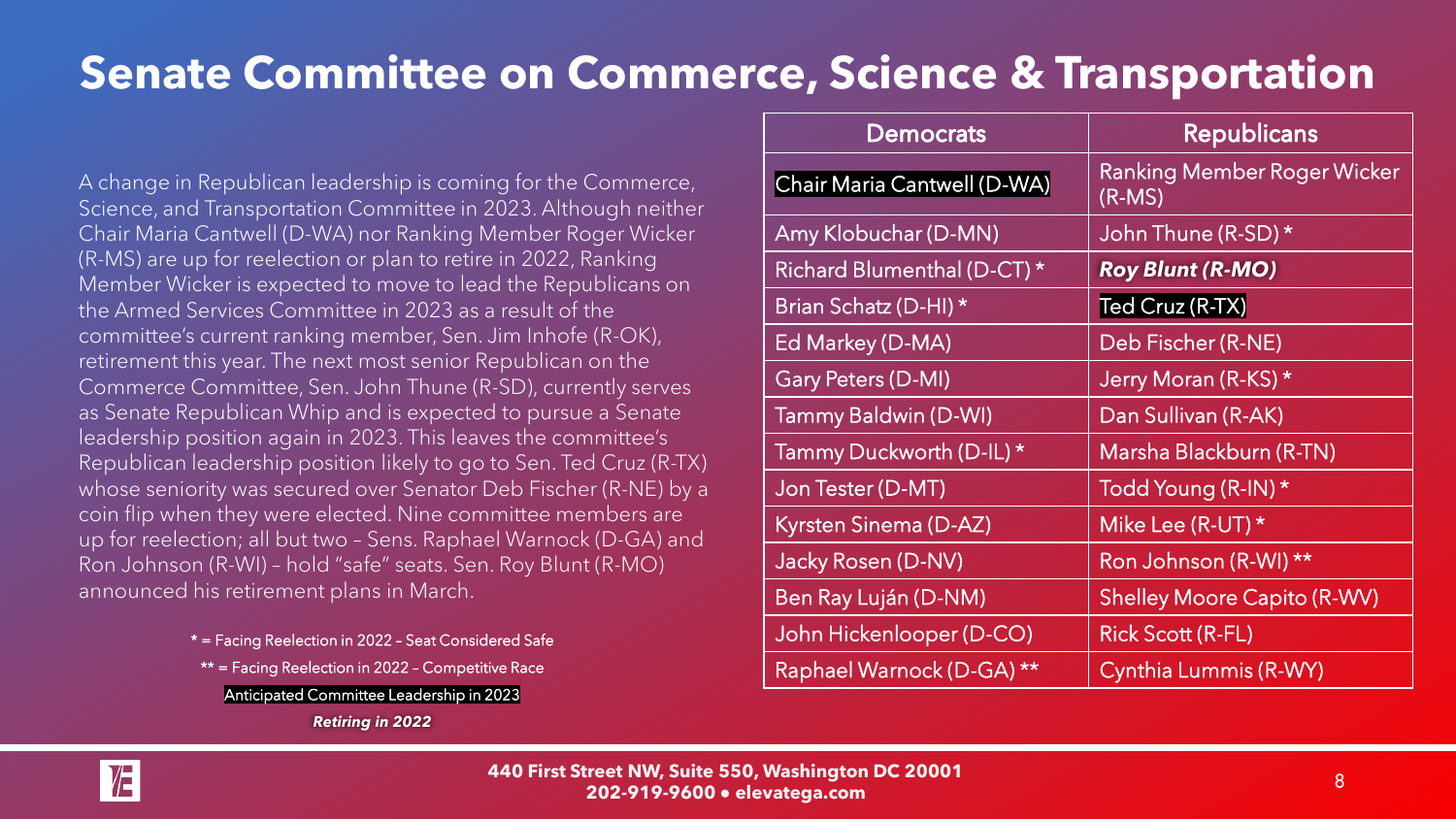#### **Senate Committee on Energy & Natural Resources**

Not much change is expected for the Energy and Natural Resources Committee in 2023. Both Chair Joe Manchin (D-WV) and Ranking Member John Barrasso (R-WY) are expected to remain as committee leaders since neither is up for reelection or plans to retire this year. Of the seven members facing reelection, only Sens. Catherine Cortez Masto (D-NV), Mark Kelly (D-AZ), and Lisa Murkowski (R-AK) should expect competitive races.

| <b>Democrats</b>                 | <b>Republicans</b>                      |
|----------------------------------|-----------------------------------------|
| Chair Joe Manchin (D-WV)         | Ranking Member John Barrasso (R-<br>WY) |
| Ron Wyden (D-OR) *               | Jim Risch (R-ID)                        |
| Maria Cantwell (D-WA)            | Mike Lee (R-UT) *                       |
| <b>Bernie Sanders (I-VT)</b>     | <b>Steve Daines (R-MT)</b>              |
| Martin Heinrich (D-NM)           | Lisa Murkowski (R-AK) **                |
| Mazie Hirono (D-HI)              | John Hoeven (R-ND) *                    |
| Angus King (I-ME)                | James Lankford (R-OK) *                 |
| Catherine Cortez Masto (D-NV) ** | <b>Bill Cassidy (R-LA)</b>              |
| Mark Kelly (D-AZ                 | Cindy Hyde-Smith (R-MS)                 |
| John Hickenlooper (D-CO)         | <b>Roger Marshall (R-KS)</b>            |

\* = Facing Reelection in 2022 – Seat Considered Safe

\*\* = Facing Reelection in 2022 - Competitive Race

Anticipated Committee Leadership in 2023

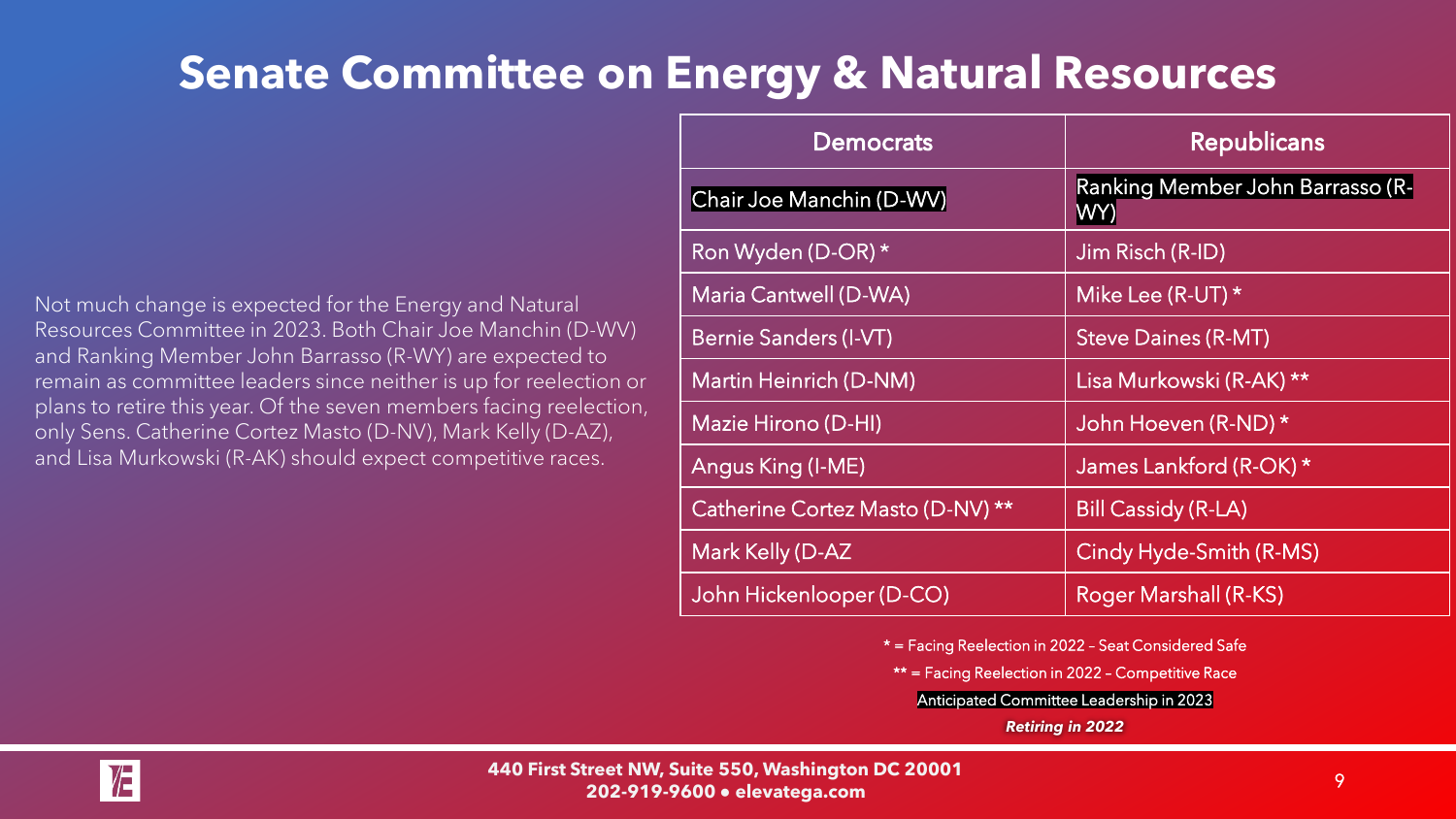#### **Senate Select Committee on Ethics**

Sen. Chris Coons (D-DE) is expected to retain his leadership position on the Select Committee on Ethics next year, but the committee's next Republican leader is still up in the air. Current Vice Chair James Lankford (R-OK) may remain in his current role, but he's next in line after Sen. Ron Johnson (R-WI), who's up for reelection this year, to lead the Republicans on the Homeland Security and Governmental Affairs Committee. Sen. Johnson can only serve as ranking member of this committee, however, since he previously spent six years as the committee's chair from 2015-2021. This means that Sen. Lankford will only lead the Ethics Committee if the Democrats retain the Senate majority – meaning the Homeland Security Committee's Republican leader will serve as ranking member, not chair – and Sen. Johnson wins his election and is promoted as ranking member of the Homeland Security Committee. Otherwise, the Republicans will likely have to appoint a new member to the Ethics Committee, as Sens. Lankford, Jim Risch (R-ID) and Deb Fischer (R-NE) are expected to lead other committees next year.

| <b>Democrats</b>                | <b>Republicans</b>               |
|---------------------------------|----------------------------------|
| <b>Chair Chris Coons (D-DE)</b> | Vice Chair James Lankford (R-OK) |
| Brian Schatz (D-HI) *           | Jim Risch (R-ID)                 |
| Jeanne Shaheen (D-NH)           | Deb Fischer (R-NE)               |

\* = Facing Reelection in 2022 – Seat Considered Safe

\*\* = Facing Reelection in 2022 – Competitive Race

Anticipated Committee Leadership in 2023

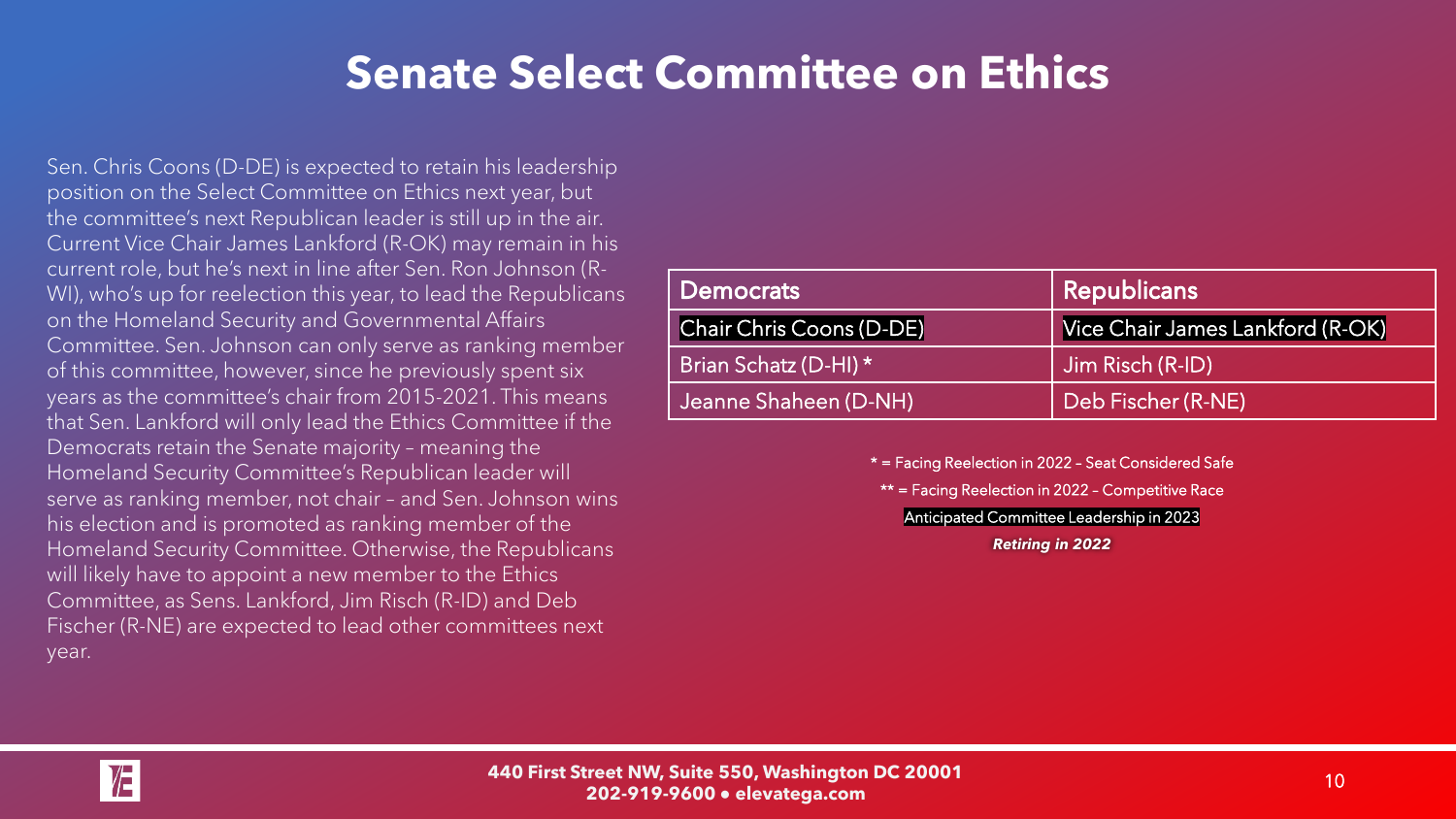## **Senate Committee on Environment & Public Works**

The primary changes expected for the Environment and Public Works Committee in 2023 involve the retirements of Sens. Jim Inhofe (R-OK) and Richard Shelby (R-AL). All other members – including Chair Tom Carper (D-DE) and Ranking Member Shelley Moore Capito (R-WV) – are expected to remain on the Committee next year. Of the four members facing reelection in 2022, only Sen. Mark Kelly (D-AZ) will face a close race.

| <b>Democrats</b>               | Republicans                                   |
|--------------------------------|-----------------------------------------------|
| <b>Chair Tom Carper (D-DE)</b> | Ranking Member Shelley Moore<br>Capito (R-WV) |
| Ben Cardin (D-MD)              | <b>Jim Inhofe (R-OK)</b>                      |
| Bernie Sanders (I-VT)          | Kevin Cramer (R-ND)                           |
| Sheldon Whitehouse (D-RI)      | Cynthia Lummis (R-WY)                         |
| Jeff Merkley (D-OR)            | <b>Richard Shelby (R-AL)</b>                  |
| Ed Markey (D-MA)               | John Boozman (R-AR) *                         |
| Tammy Duckworth (D-IL) *       | Roger Wicker (R-MS)                           |
| Debbie Stabenow (D-MI)         | Dan Sullivan (R-AK)                           |
| Mark Kelly (D-AZ) **           | Joni Ernst (R-IA)                             |
| Alex Padilla (D-CA) *          | Lindsey Graham (R-SC)                         |

\* = Facing Reelection in 2022 – Seat Considered Safe

\*\* = Facing Reelection in 2022 – Competitive Race

Anticipated Committee Leadership in 2023

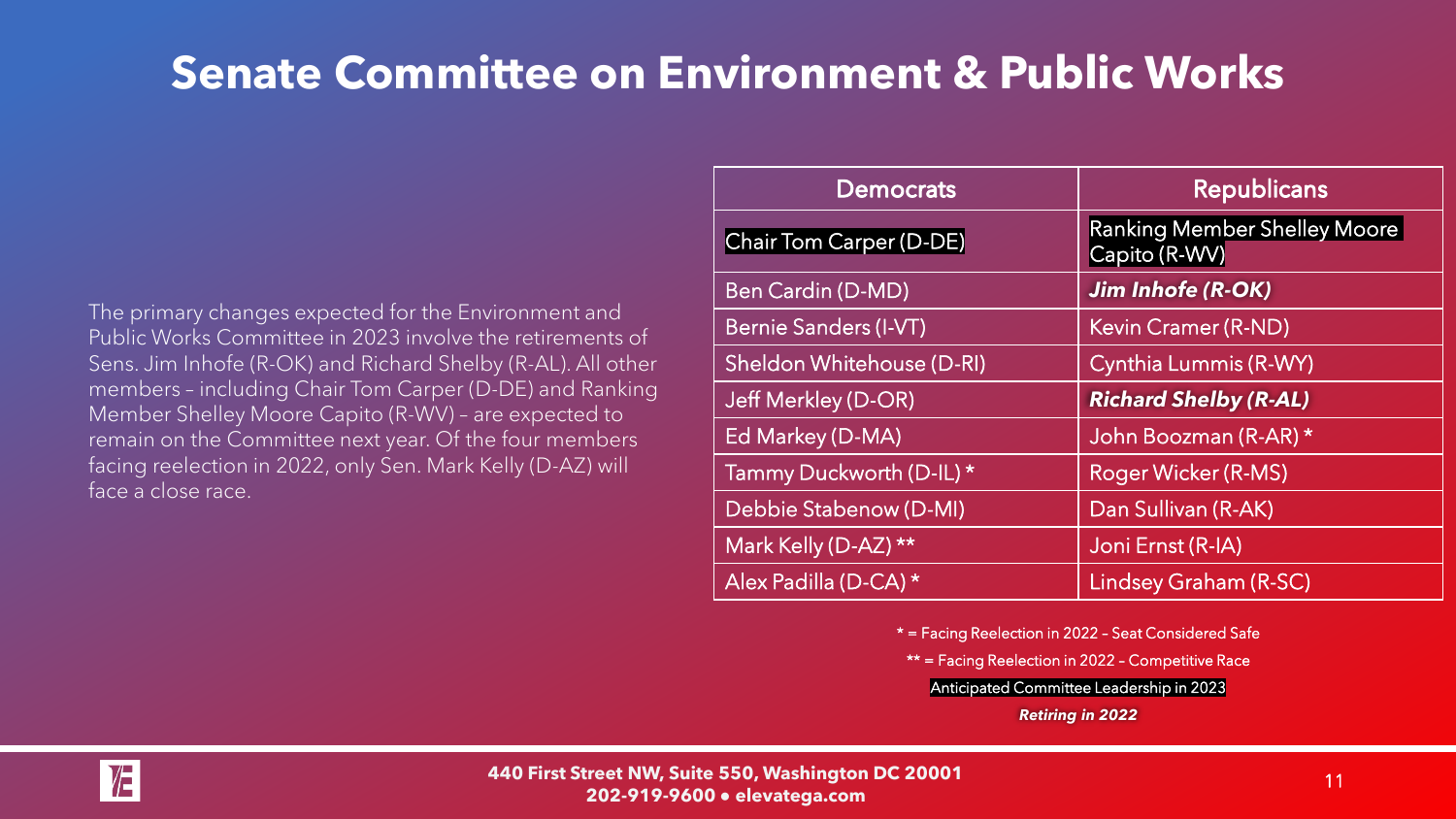#### **Senate Committee on Finance**

The primary changes expected for the Finance Committee in 2023 involve the retirements of Sens. Richard Burr (R-NC) and Pat Toomey (R-PA). All other members – including Chair Ron Wyden (D-OR) and Ranking Member Mike Crapo (R-ID) – are expected to remain on the Committee next year. Of the nine members facing reelection in 2022, only Sens. Maggie Hassan (D-NH) and Catherine Cortez Masto (D-NV) will likely face close races. Although Sen. Hassan's Republican challenger hasn't yet been decided – the state's GOP primary is in September – she's considered a vulnerable candidate because New Hampshire elections are often close.

- \* = Facing Reelection in 2022 Seat Considered Safe
- \*\* = Facing Reelection in 2022 Competitive Race

Anticipated Committee Leadership in 2023 *Retiring in 2022*

| <b>Democrats</b>                 | <b>Republicans</b>                 |
|----------------------------------|------------------------------------|
| Chair Ron Wyden (D-OR)*          | Ranking Member Mike Crapo (R-ID) * |
| Debbie Stabenow (D-MI)           | Chuck Grassley (R-IA) *            |
| <b>Maria Cantwell (D-WA)</b>     | John Cornyn (R-TX)                 |
| Bob Menendez (D-NJ)              | John Thune (R-SD) *                |
| Tom Carper (D-DE)                | <b>Richard Burr (R-NC)</b>         |
| Ben Cardin (D-MD)                | Rob Portman (R-OH)                 |
| Sherrod Brown (D-OH)             | <b>Pat Toomey (R-PA)</b>           |
| Michael Bennet (D-CO)*           | Tim Scott (R-SC) $*$               |
| Bob Casey (D-PA)                 | <b>Bill Cassidy (R-LA)</b>         |
| Mark Warner (D-VA)               | James Lankford (R-OK) *            |
| Sheldon Whitehouse (D-RI)        | <b>Steve Daines (R-MT)</b>         |
| Maggie Hassan (D-NH) **          | Todd Young (R-IN) *                |
| Catherine Cortez Masto (D-NV) ** | Ben Sasse (R-NE)                   |
| Elizabeth Warren (D-MA)          | John Barrasso (R-WY)               |

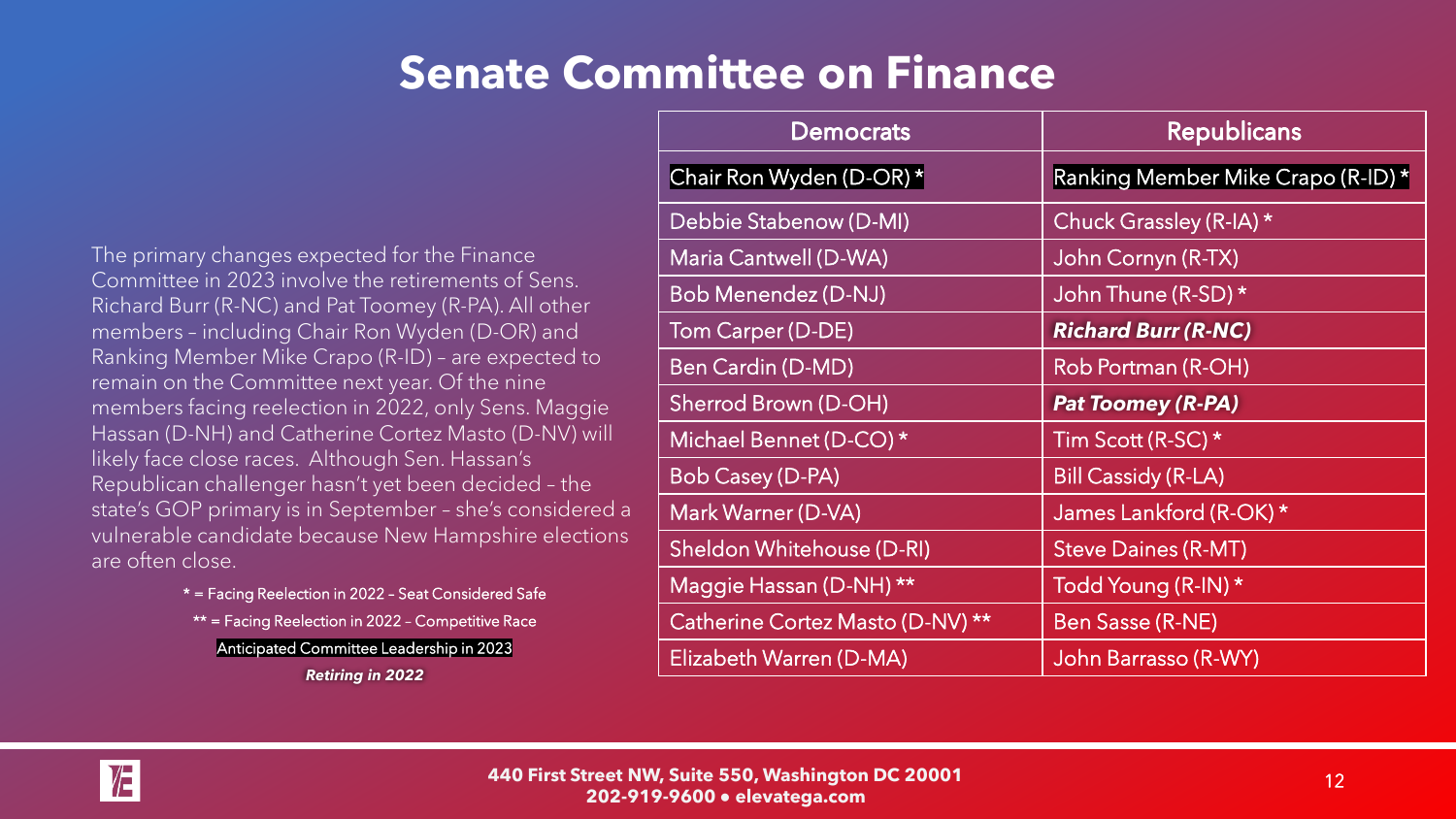#### **Senate Committee on Foreign Relations**

The Foreign Relations Committee roster will remain virtually unchanged in 2023. Chair Bob Menendez (D-NJ) and Ranking Member Jim Risch (R-ID) are expected to remain in their leadership positions. Of the five committee members facing reelection this year, only Sen. Ron Johnson (R-WI) will face a competitive race. Sen. Rob Portman (R-OH) will not return to the committee next year, as he previously announced his plans to retire in 2022.

| <b>Democrats</b>          | <b>Republicans</b>              |
|---------------------------|---------------------------------|
| Chair Bob Menendez (D-NJ) | Ranking Member Jim Risch (R-ID) |
| Jeanne Shaheen (D-NH)     | Ron Johnson (R-WI) **           |
| Chris Coons (D-DE)        | Mitt Romney (R-UT)              |
| Chris Murphy (D-CT)       | <b>Rob Portman (R-OH)</b>       |
| Tim Kaine (D-VA)          | Rand Paul (R-KY) *              |
| Ed Markey (D-MA)          | Todd Young (R-IN) *             |
| Jeff Merkley (D-OR)       | John Barrasso (R-WY)            |
| Cory Booker (D-NJ)        | Ted Cruz (R-TX)                 |
| Brian Schatz (D-HI) *     | Mike Rounds (R-SD)              |
| Chris Van Hollen (D-MD) * | <b>Bill Hagerty (R-TN)</b>      |

\* = Facing Reelection in 2022 – Seat Considered Safe

\*\* = Facing Reelection in 2022 – Competitive Race

Anticipated Committee Leadership in 2023

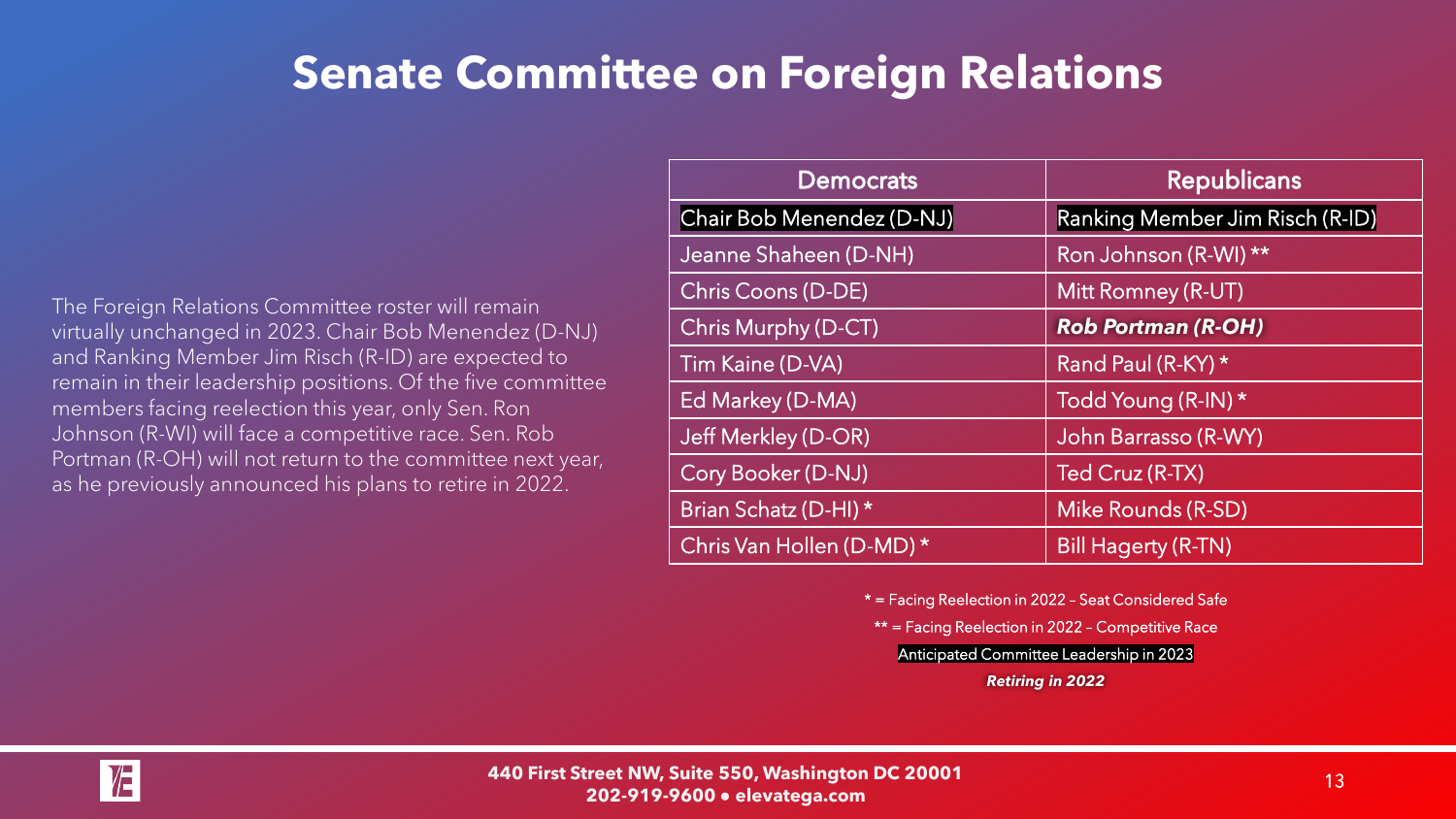## **Senate Committee on Health, Education, Labor & Pensions**

Expect major changes for the Health, Education, Labor, and Pensions (HELP) Committee next year. With current Chair Patty Murray (D-WA) moving into a leadership position within the Appropriations Committee, Sen. Bernie Sanders (I-VT) is poised to lead the HELP Committee in 2023. His Republican counterpart will likely be Sen. Rand Paul (R-KY), as current Ranking Member Richard Burr (R-NC) is set to retire in 2022. Six members are up for reelection this year, but only Sens. Maggie Hassan (D-NH) and Lisa Murkowski (R-AK) are expected to face competitive races.

| <b>Democrats</b>             | <b>Republicans</b>                             |
|------------------------------|------------------------------------------------|
| Chair Patty Murray (D-WA) *  | <b>Ranking Member Richard Burr</b><br>$(R-NC)$ |
| <b>Bernie Sanders (I-VT)</b> | Rand Paul (R-KY) *                             |
| <b>Bob Casey (D-PA)</b>      | <b>Susan Collins (R-ME)</b>                    |
| Tammy Baldwin (D-WI)         | <b>Bill Cassidy (R-LA)</b>                     |
| Chris Murphy (D-CT)          | Lisa Murkowski (R-AK) **                       |
| <b>Tim Kaine (D-VA)</b>      | Mike Braun (R-IN)                              |
| Maggie Hassan (D-NH) **      | Roger Marshall (R-KS)                          |
| Tina Smith (D-MN)            | Tim Scott (R-SC) *                             |
| Jacky Rosen (D-NV)           | Mitt Romney (R-UT)                             |
| Ben Ray Luján (D-NM)         | <b>Tommy Tuberville (R-AL)</b>                 |
| John Hickenlooper (D-CO)     | Jerry Moran (R-KS) *                           |

\* = Facing Reelection in 2022 – Seat Considered Safe

\*\* = Facing Reelection in 2022 – Competitive Race

Anticipated Committee Leadership in 2023

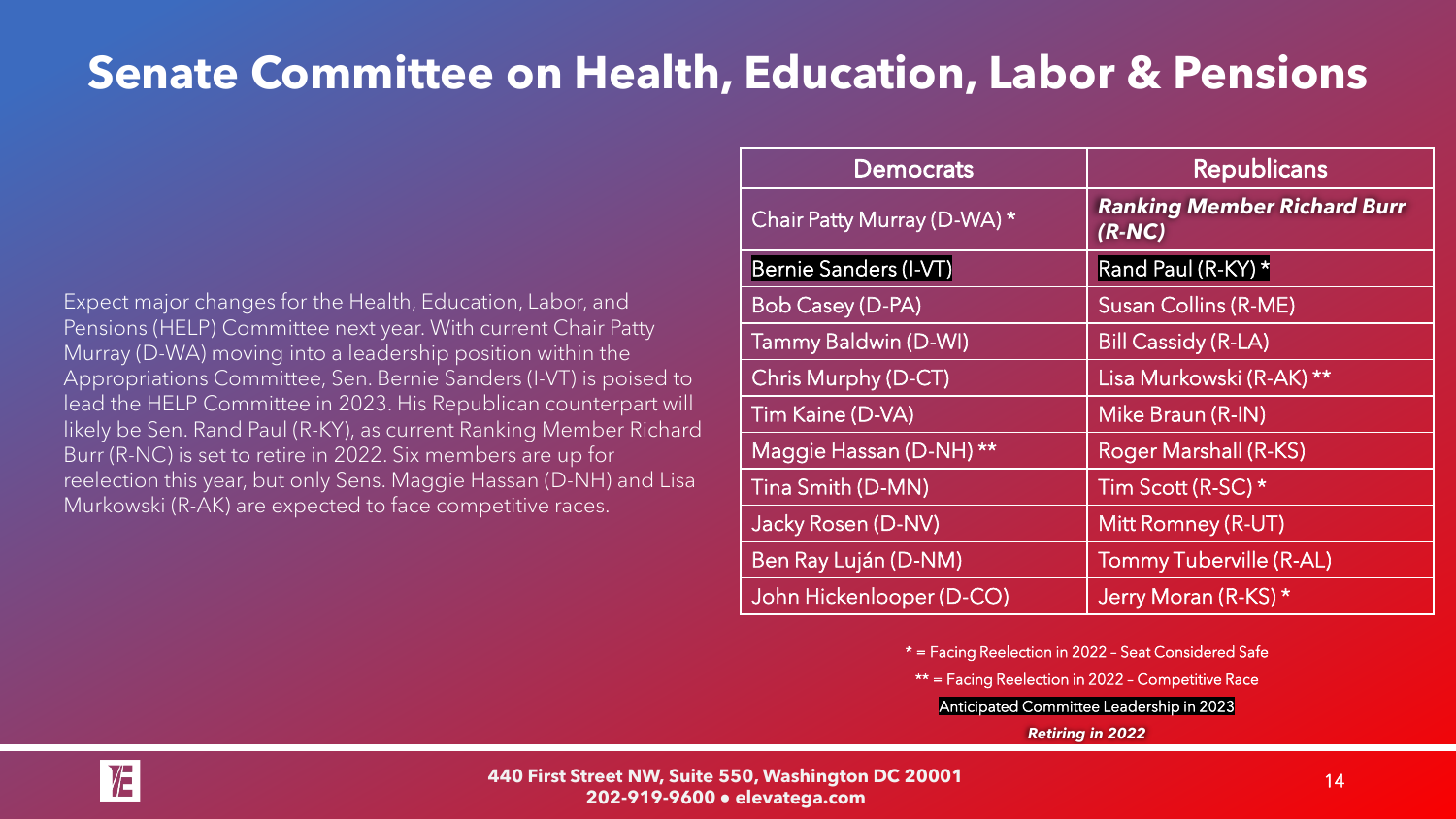## **Senate Committee on Homeland Security & Governmental Affairs**

Ranking Member Rob Portman's (R-OH) retirement will prompt a changing of the guard in the Homeland Security and Governmental Affairs Committee, but who his successor will be depends on if the Republicans retake the Senate majority in November. Sen. Ron Johnson (R-WI) is next in line to lead as the committee's most senior Republican, but he is term limited in this committee due to his service as chair from 2015-2021. This means that while Sen. Johnson can serve as the committee's ranking member, he may not chair the committee. If the Republicans win the majority – meaning the chair of the Homeland Security Committee will be a Republican – and/or Sen. Johnson loses his reelection bid, Sen. James Lankford (R-OK) will likely be tapped to lead the committee's Republicans instead. Although Sen. Rand Paul (R-KY) is the next most senior Republican after Sen. Johnson, he'll almost certainly be heading the Health, Education, Labor, and Pensions Committee next year. If Sen. Lankford becomes chair of the Homeland Security Committee, Republicans will likely have to appoint a new member to the Ethics Committee – on which Sen. Lankford serves as vice chair – because all three of its Republican members will be leading other committees and thus cannot be the Ethics Committee's chair or vice chair. The committee's current chair, Sen. Gary Peters (D-MI), is expected to retain his leadership role. Five of the committee's members are up for reelection this year, but Sens. Johnson's and Maggie Hassan's (D-NH) races will likely be the only competitive ones.

| <b>Democrats</b>                | <b>Republicans</b>                                 |
|---------------------------------|----------------------------------------------------|
| <b>Chair Gary Peters (D-MI)</b> | <b>Ranking Member Rob</b><br><b>Portman (R-OH)</b> |
| Tom Carper (D-DE)               | Ron Johnson (R-WI) **                              |
| Maggie Hassan (D-NH) **         | Rand Paul (R-KY) *                                 |
| Kyrsten Sinema (D-AZ)           | James Lankford (R-OK) *                            |
| Jacky Rosen (D-NV)              | <b>Mitt Romney (R-UT)</b>                          |
| Alex Padilla (D-CA) *           | <b>Rick Scott (R-FL)</b>                           |
| Jon Ossoff (D-GA)               | Josh Hawley (R-MO)                                 |

\* = Facing Reelection in 2022 – Seat Considered Safe

\*\* = Facing Reelection in 2022 – Competitive Race

Anticipated Committee Leadership in 2023

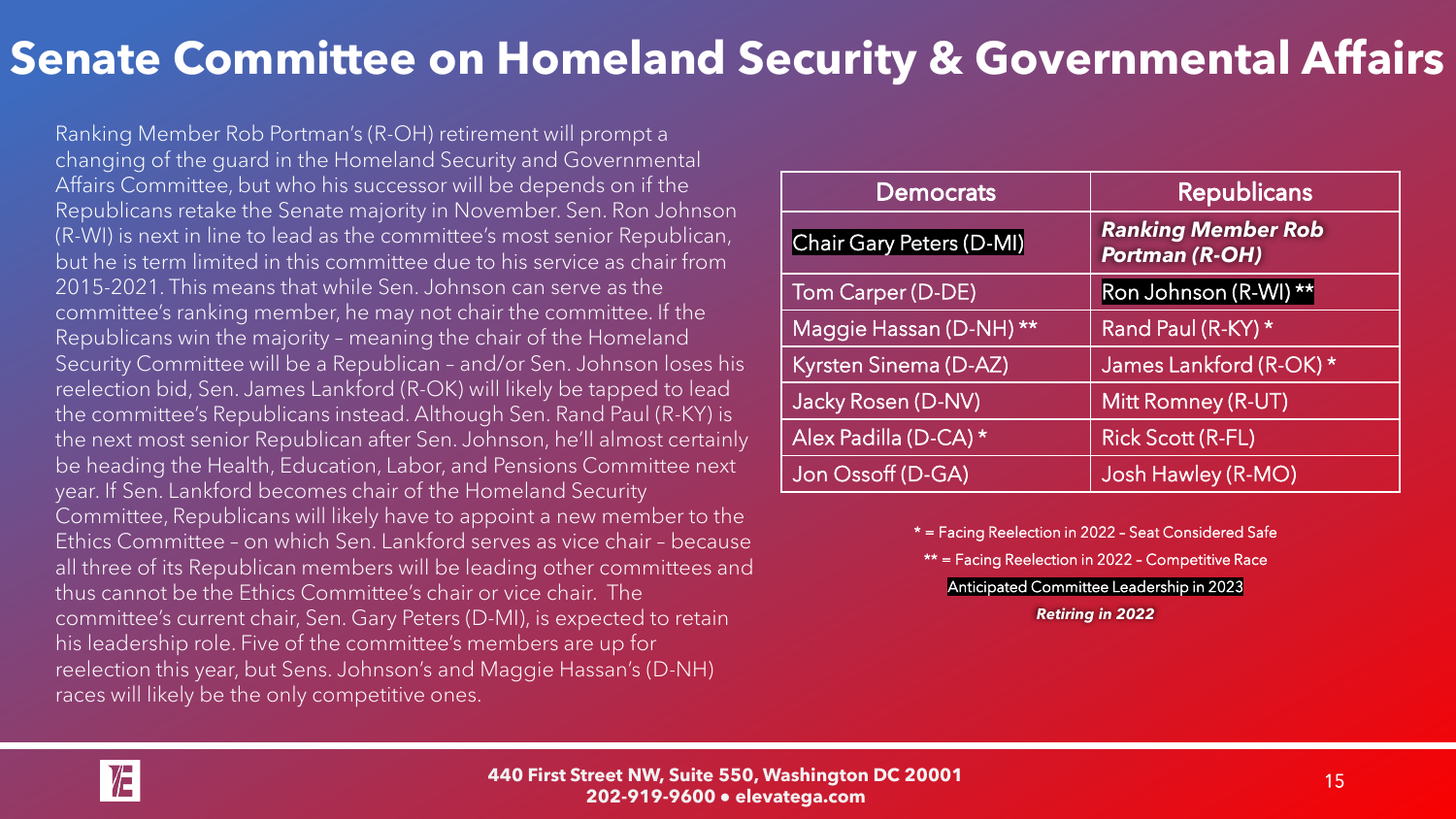#### **Senate Select Committee on Indian Affairs**

The Select Committee on Indian Affairs likely won't look much different in 2023 than it does now, even though half of its members are up for reelection this year. Chair Brian Schatz (D-HI) and Ranking Member Lisa Murkowski (R-AK) are expected to retain their leadership positions upon their reelection. If Sen. Murkowski loses her race – her primary is expected to be competitive – Sen. John Hoeven (R-ND) will assume the position as the committee's Republican leader. Of the other members up for reelection, only Sens. Catherine Cortez Masto (D-NV) and Murkowski (R-AK) don't hold a "safe" seat.

| <b>Democrats</b>                 | <b>Republicans</b>                            |
|----------------------------------|-----------------------------------------------|
| Chair Brian Schatz (D-HI) *      | Ranking Member Lisa Murkowski (R-<br>$AK)$ ** |
| Maria Cantwell (D-WA)            | John Hoeven (R-ND) *                          |
| Jon Tester (D-MT)                | James Lankford (R-OK) *                       |
| Catherine Cortez Masto (D-NV) ** | <b>Steve Daines (R-MT)</b>                    |
| Tina Smith (D-MN)                | Mike Rounds (R-SD)                            |
| Ben Ray Luján (D-NM)             | Jerry Moran (R-KS) *                          |

\* = Facing Reelection in 2022 – Seat Considered Safe

\*\* = Facing Reelection in 2022 - Competitive Race

Anticipated Committee Leadership in 2023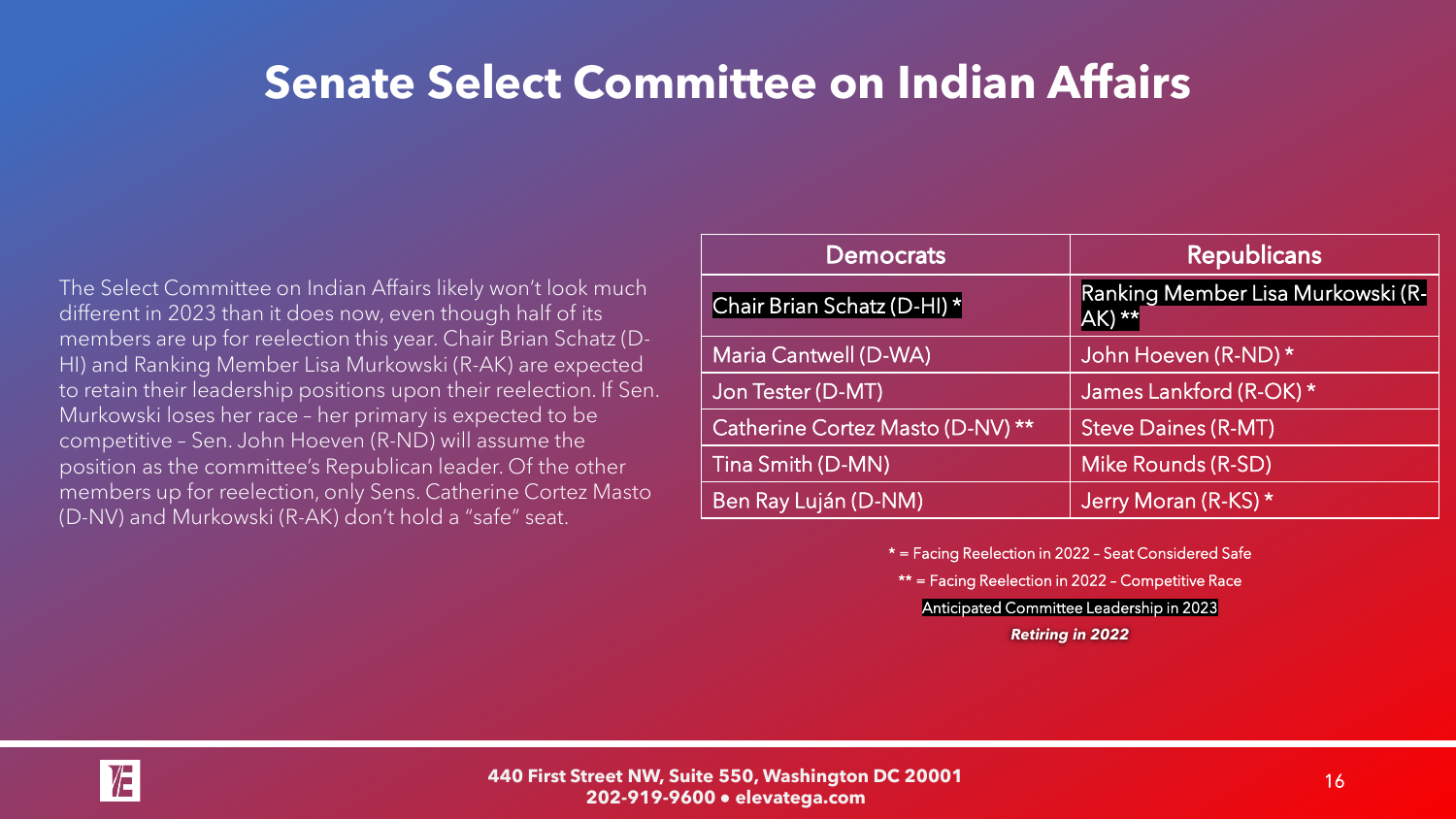#### **Senate Committee on the Judiciary**

Not much change is expected for the Judiciary Committee's roster next year besides the retirement of Sen. Patrick Leahy (D-VT). Current Chair Dick Durbin (D-IL) and Ranking Member Chuck Grassley (R-IA) are expected to remain in their leadership positions. All five senators up for reelection hold "safe" seats and are favored to win their respective races.

| <b>Democrats</b>            | <b>Republicans</b>                                |
|-----------------------------|---------------------------------------------------|
| Chair Dick Durbin (D-IL)    | <b>Ranking Member Chuck Grassley</b><br>$(R-IA)*$ |
| <b>Patrick Leahy (D-VT)</b> | <b>Lindsey Graham (R-SC)</b>                      |
| Dianne Feinstein (D-CA)     | John Cornyn (R-TX)                                |
| Sheldon Whitehouse (D-RI)   | Mike Lee (R-UT) *                                 |
| Amy Klobuchar (D-MN)        | Ted Cruz (R-TX)                                   |
| Chris Coons (D-DE)          | Ben Sasse (R-NE)                                  |
| Richard Blumenthal (D-CT) * | Josh Hawley (R-MO)                                |
| Mazie Hirono (D-HI)         | Tom Cotton (R-AR)                                 |
| Cory Booker (D-NJ)          | John Kennedy (R-LA) *                             |
| Alex Padilla (D-CA) *       | Thom Tillis (R-NC)                                |
| Jon Ossoff (D-GA)           | Marsha Blackburn (R-TN)                           |

\* = Facing Reelection in 2022 – Seat Considered Safe

\*\* = Facing Reelection in 2022 – Competitive Race

Anticipated Committee Leadership in 2023

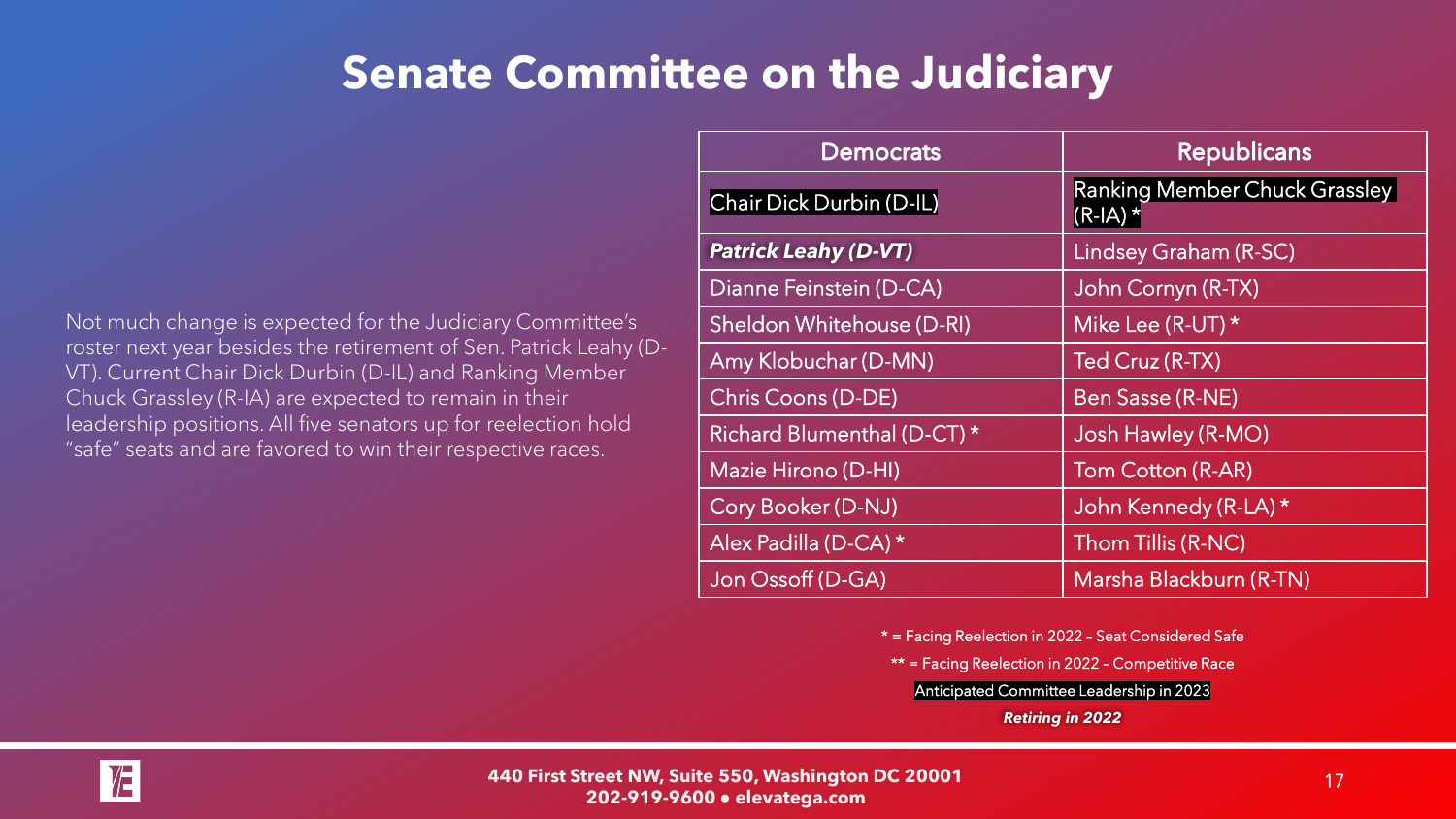### **Senate Committee on Rules & Administration**

The Rules Committee is guaranteed a change in its Republican leadership next year due to Ranking Member Roy Blunt's (R-MO) retirement. Sen. Deb Fischer (R-NE) will likely be promoted to the leadership position, as all the committee's more senior Republicans are retiring or leading other committees next year.

Sens. Richard Shelby (R-AL) and Patrick Leahy (D-VT) won't be returning to the committee due to their plans to retire in 2022. Sens. Chuck Schumer (D-NY) and Alex Padilla (D-CA) are up for reelection this year, but both are highly favored to win their races.

| <b>Democrats</b>            | Republicans                                |
|-----------------------------|--------------------------------------------|
| Chair Amy Klobuchar (D-MN)  | <b>Ranking Member Roy Blunt (R-</b><br>MO) |
| Dianne Feinstein (D-CA)     | Mitch McConnell (R-KY)                     |
| Chuck Schumer (D-NY) *      | <b>Richard Shelby (R-AL)</b>               |
| Mark Warner (D-VA)          | Ted Cruz (R-TX)                            |
| <b>Patrick Leahy (D-VT)</b> | <b>Shelley Moore Capito (D-WV)</b>         |
| Angus King (I-ME)           | Roger Wicker (R-MS)                        |
| Jeff Merkley (D-OR)         | Deb Fischer (R-NE)                         |
| Alex Padilla (D-CA) *       | Cindy Hyde-Smith (R-MS)                    |
| Jon Ossoff (D-GA)           | <b>Bill Hagerty (R-TN)</b>                 |

\* = Facing Reelection in 2022 – Seat Considered Safe

\*\* = Facing Reelection in 2022 – Competitive Race

Anticipated Committee Leadership in 2023

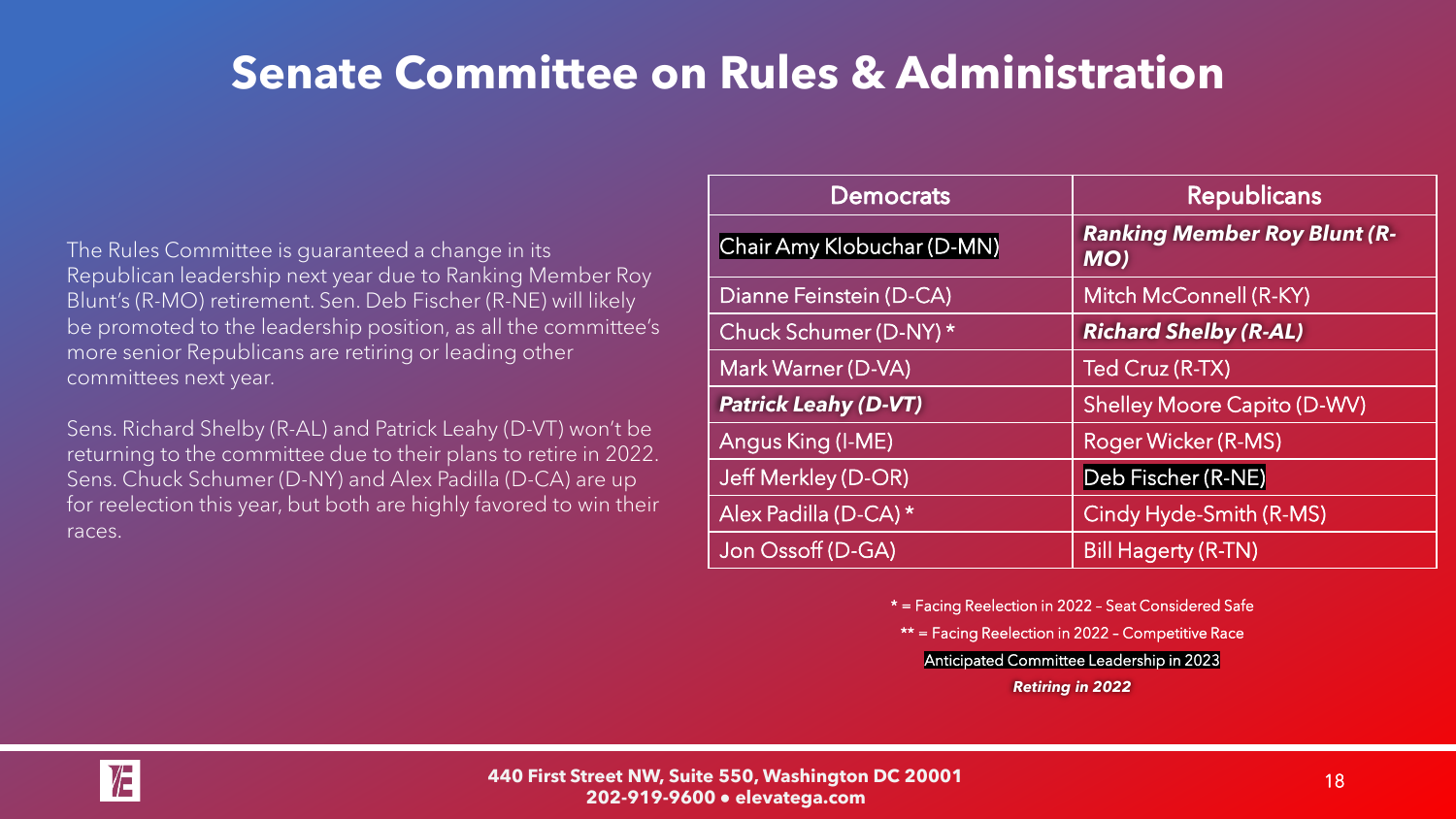# **Senate Committee on Small Business & Entrepreneurship**

The Small Business Committee's Republican leadership will shift next year due to current Ranking Member Rand Paul's (R-KY) expected promotion within the Health, Education, Labor, and Pensions Committee. Sen. Joni Ernst (R-IA) will likely become the committee's next Republican leader, as the four Republicans that outrank her will probably all be heading other committees. Chair Ben Cardin (D-MD) is expected to retain his position. Sen. Jim Inhofe's (R-OK) retirement is the only other guaranteed roster change; all six senators that are up for reelection this year, save for Sen. Marco Rubio (R-FL) hold "safe" seats. Sen. Rubio's seat, however, leans Republican and he will likely win reelection.

| <b>Democrats</b>           | <b>Republicans</b>                                |
|----------------------------|---------------------------------------------------|
| Chair Ben Cardin (D-MD)    | <b>Ranking Member Rand Paul (R-KY)</b><br>$\star$ |
| Maria Cantwell (D-WA)      | Marco Rubio (R-FL) **                             |
| Jeanne Shaheen (D-NH)      | Jim Risch (R-ID)                                  |
| Ed Markey (D-MA)           | Tim Scott (R-SC) *                                |
| Cory Booker (D-NJ)         | Joni Ernst (R-IA)                                 |
| Chris Coons (D-DE)         | <b>Jim Inhofe (R-OK)</b>                          |
| <b>Mazie Hirono (D-HI)</b> | Todd Young (R-IN) *                               |
| Tammy Duckworth (D-IL) *   | John Kennedy (R-LA) *                             |
| Jacky Rosen (D-NV)         | <b>Josh Hawley (R-MO)</b>                         |
| John Hickenlooper (D-CO)   | Roger Marshall (R-KS)                             |

\* = Facing Reelection in 2022 – Seat Considered Safe

\*\* = Facing Reelection in 2022 – Competitive Race

Anticipated Committee Leadership in 2023